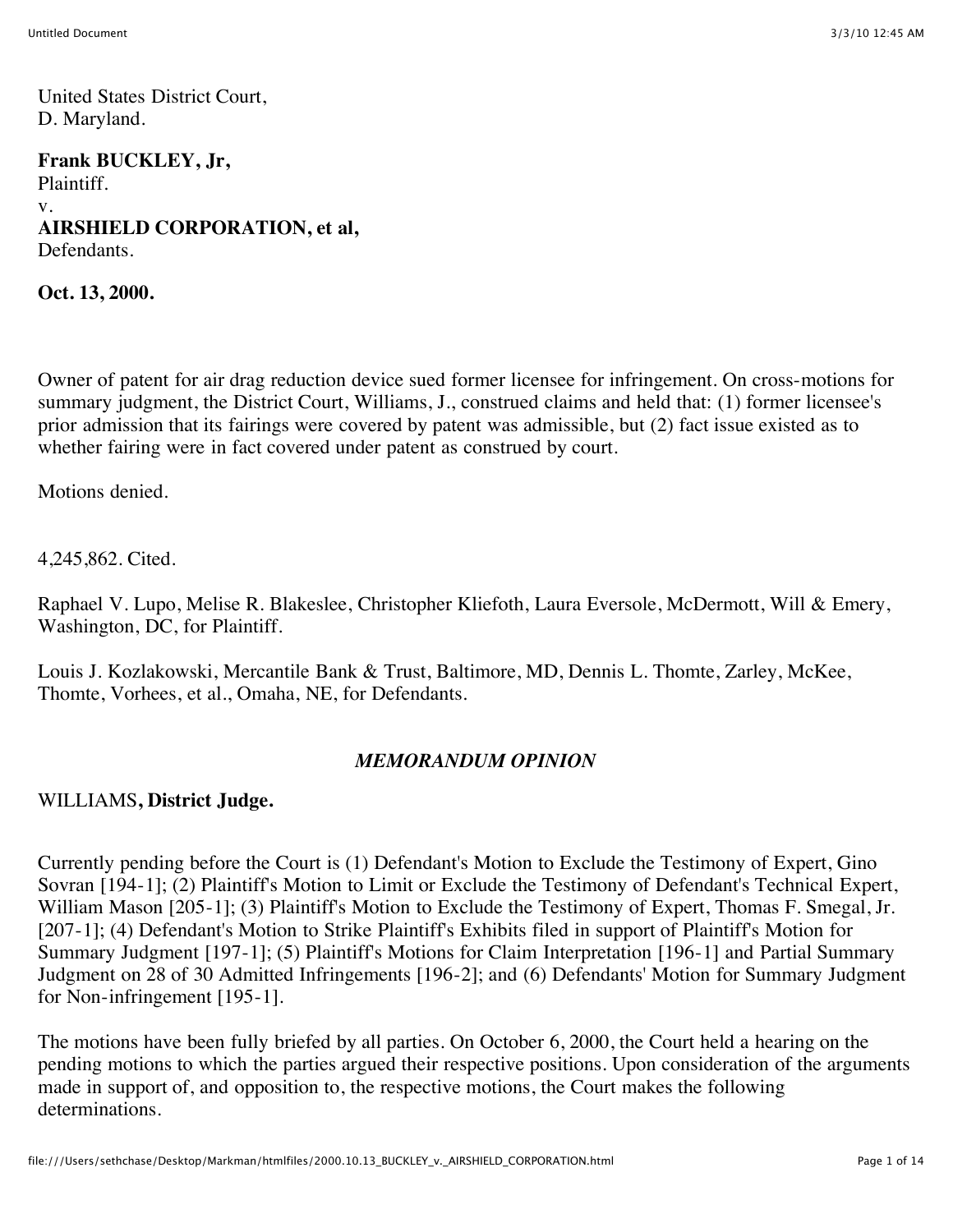### *FACTUAL BACKGROUND*

This five-year patent infringement case between the inventor, Frank Buckley, and Airshield Corporation, a former licensee surrounds U.S. Patent 4,245,862 ("the Buckley Patent"). The Buckley Patent is for a "DRAG REDUCER FOR LAND VEHICLES." Essentially, it is a device that helps reduce air drag through an aerodynamic design. The device is mounted on the roof of a cab of a load-carrying vehicle (mostly trucks). The device can be used for either a single chassis or a traditional tractor-trailer vehicle. The invention was developed under a National Science Foundation grant while Dr. Buckley was an employee at the University of Maryland. Dr. Buckley had two patent applications that were rejected by the U.S. Patent Office, before his third one-the Buckley Patent in this case-was issued. This patent has been the subject of prior litigation with other inventions (including in one prior case in which Dr. Buckley and Airshield Corp. were coplaintiffs hereinafter referred to as the *Pulse* case).

### *DISCUSSION*

### **I.** *Defendant's Motion to Exclude Gino Sovran from Testifying as an Expert Witness*

Defendants seek to exclude Plaintiff's expert witness, Dr. Gino Sorvan on the following grounds: (1) Dr. Sorvan Dino is unqualified because he is unfamiliar with certain patent law terminology, such as "the doctrine of equivalents" and (2) Dr. Sorvino's testimony lacks a reliable foundation, mostly because he spent only one hour reviewing the patent file history, and failed to study any prior art.

[1] First, as for his qualifications, Dr. Sorvan has a Ph.D. in Mechanical Engineering and 40 years experience as a supervisor of fluid mechanics with General Motors Research Laboratories. Dr. Sorvan has experience directly on the relevant technology: fluid dynamics associated with road-vehicle aerodynamics and computational fluid dynamics. The fact that Dr. Sorvan's unfamiliar with patent law terms is really irrelevant, since he's testifying as an expert on the technology, and not the law. The Federal Circuit has commented directly on this point:

*It is of course nonsense to contend that only lawyers or patent lawyers can be expert witnesses in a patent suit.* Indeed, this Court has on numerous occasions noted the impropriety of patent lawyers testifying as expert witnesses and giving their opinion regarding the proper interpretation of a claim as a matter of law, the ultimate issue for the court to decide.

*See* Endress + Hauser, Inc. v. Hawk Measurement Sytems Pty., Ltd., 122 F.3d 1040, 1042 (Fed.Cir.1997) (emphasis added). In fact, one of Defendant's own witnesses, Mr. Mason, himself was not well-versed on the phrase "doctrine of equivalents" in his deposition. FN1

### FN1. For example, in the deposition, Mr. Mason testified:

A: *You know, the phrase "doctrine of equivalents" doesn't do much for me,* as much a I try to-you know, the material that's described in the last three of four sentences [of the expert report], the idea of not encompassing subject matter existing in prior art and trivial variations of prior art. That I understand. Q: And from where do you gain that understanding?

A: I think it's somewhat intuitive and logical, and I can only assume that through past-whatever you call itlegal history or whatever, that that's been established in some legal sense.

[2] Second, as for the foundation for his opinions, the Court believe Defendants mischaracterize the alleged "one hour of review of the patent file history." The entire portion of the prosecution history consisted of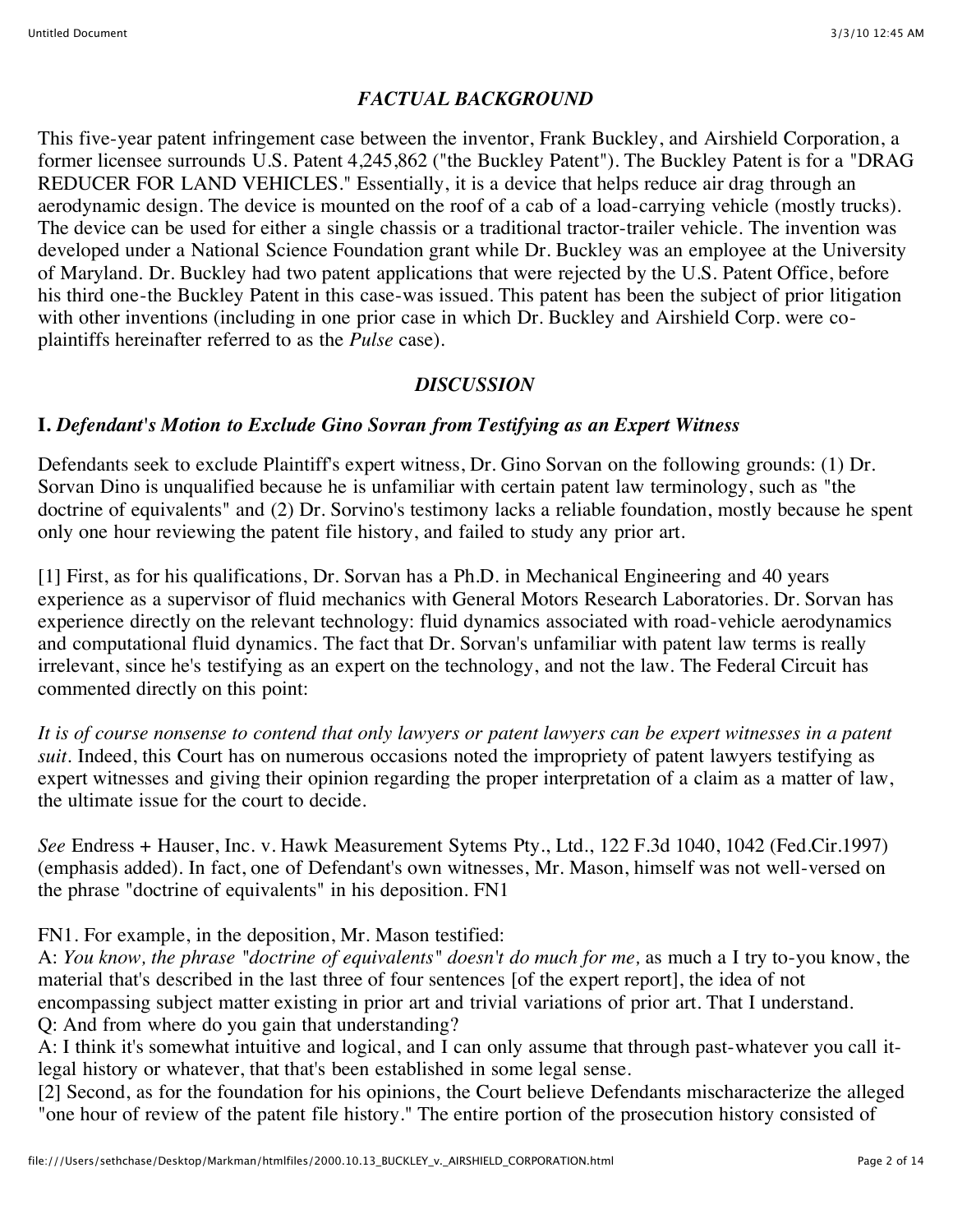only two pages long. As for the allegation that Dr. Sovran "didn't study any prior art" (i.e. the prior inventions in the field), the prior art is not central to determination of this case, because the validity of the patent has already been resolved. The main issue is whether Dr. Buckley's claim has been infringed. The Court finds that whether Dr. Sovran's unfamiliarity with prior art undermines his testimony, goes to the weight of his testimony, and not its admissibility. Therefore, the Court denies Defendant's motion to exclude the testimony of Dr. Sovran.

### **II.** *Plaintiff's Motion to Limit the Testimony of Defendants' Technical Expert, William T. Mason, Jr., Or, Alternatively, to Exclude Him from Testifying Altogether*

[3] In support of his motion, Plaintiff argues that Mr. Mason is not rendering expert testimony. Plaintiff contends that Mr. Mason's opinions are not based on specialized knowledge helpful to a jury, and his factual interpretations are so obvious and straightforward, that it really is lay testimony. Accordingly, Plaintiff contends that Mr. Mason should be excluded from testifying

The Court believes that Plaintiff's arguments are premature at this point. The district court performs a "gatekeeping function" to exclude expert testimony which is not reliable, and which is not specialized and invades the province of the jury. *See* Kumho Tire Co., Ltd. v. Carmichael, 526 U.S. 137, 141, 119 S.Ct. 1167, 143 L.Ed.2d 238 (1999). The Court recognizes that Mr. Mason's deposition reveals some concerns. For example, Mr. Mason admitted that he did not actually write the expert report that was filed on his behalf. Also, Mr. Mason appears to have relied heavily on representations made to him by Defendant's counsel, Mr. Thomke. For example, Plaintiff admitted as follows:

Q: So who told you that if the '862 patent is construed to include top release angles greater than approximately 18 degrees, the fairing would encompass the subject matter disclosed in the prior art?

Nevertheless, the Court finds that Mr. Mason is qualified to render an opinion, his testimony would be useful for background and foundation purposes, and rests upon a reliable foundation. Accordingly, the Court denies Plaintiff's motion to exclude his testimony.

### **III.** *Plaintiff's Motion to Exclude Thomas F. Smegal, Jr. Esq. From Testifying as an Expert Witness*

[4] Plaintiff asserts two grounds for excluding the testimony of Thomas Smegal: (1) Mr. Smegal is not qualified to give expert testimony because he is neither a technical expert nor a person of ordinary skill in the relevant art and (2) his testimony lacks a reliable foundation because he failed to interpret Claim 1 with the view of one skilled in the relevant art. First, Plaintiff argues that, by his own admission, Mr. Smegal's sole basis for qualification is his experience as a patent attorney. Plaintiff maintains that, absent a technical background to support his opinion, Mr. Smegal is testifying as to legal conclusions predicated upon information provided by Defendants. Plaintiff argues that such testimony is not helpful to the trier of fact.

A review of Smegal's qualifications in his expert report reveals that he has practiced patent law for over 37 years and has testified as an expert on issues of patent infringement and validity in over 300 cases. Defendants do not dispute that Smegal's qualifications are based upon his experience as a patent lawyer. Instead, Defendants argue that Smegal's testimony is appropriate because he is testifying as an expert in the field of patent law. Defendants maintain that Smegal's testimony rests on the reliable foundation of the prosecution history. "[S]ince claim construction is a question of law, testimony of a patent expert as to claims' interpretations is merely a legal opinion entitled to no deference by the court." Brunswick Corp. v. United States, 34 Fed.Cl. 532 (1995). A court may exclude the testimony of a patent law expert primarily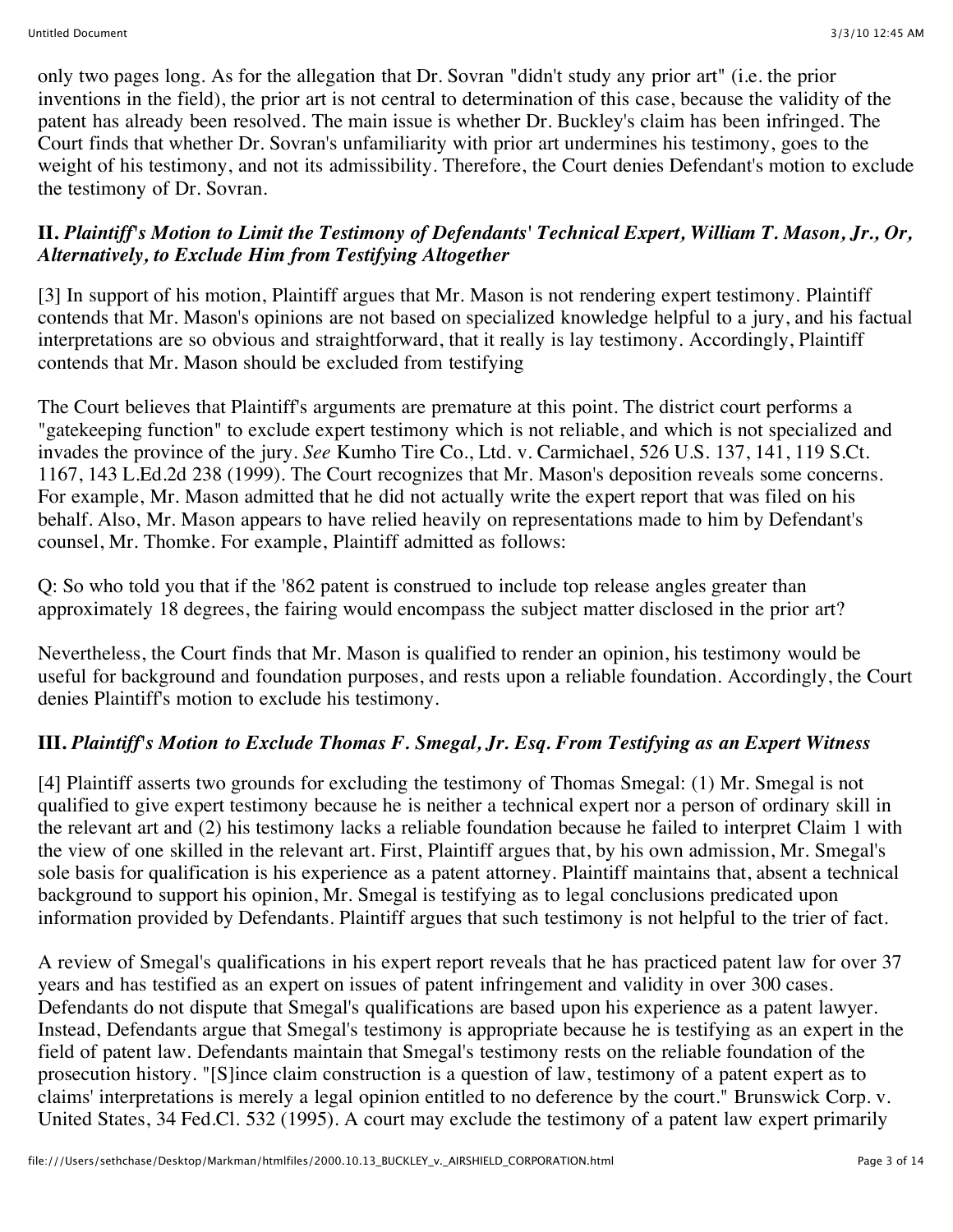entailing the opinion as to legal issues in the case or patent law generally. Ely v. Manbeck, 17 U.S.P.Q.2d 1252, 1254 (D.D.C.1990). The Court believes that Smegal intends to testify exclusively as an expert in patent law. Unlike Mason, Smegal does not advance that he holds any technical expertise. The proffered testimony centers on the application of the prosecution history to the interpretation of Claim 1 and explaining that Defendants' fairings do not literally infringe upon the Buckley patent as shown in Defendant's Exhibit 2. The Court finds that this information does not appear to clarify the language of the claim with the view of one skilled in the art. Further, the Court finds that Mr. Smegal's testimony appears to do no more that reiterate Defendants' legal arguments in their briefs and explain the obvious meaning of Exhibit 2. Still, it is within this Court's complete discretion to allow Smegal's testimony. The Court will allow Mr. Smegal to testify to relevant background information on the procedures for prosecuting a patent, but his testimony, if offered, shall not include the rendering of legal opinions on claim construction and infringement in this case. Further, before offering Mr. Smegal's testimony, Defendants must seek this Court's approval and make a profer to the Court as to the matters to be testified on. Therefore, the Court grants in part and denies in part Plaintiff's motion to exclude Mr. Smegal's testimony.

## **IV.** *Defendants' Motion to Strike Plaintiff's Exhibits 1, 4, 5, 6, 7, and 10*

Defendants argue that the evidence from the *Pulse* case constitutes extrinsic evidence that may not be used to interpret Claim 1. Defendants maintain that Defendants' Press Release (Exhibit 1); the affidavit of Plaintiff submitted by Defendants in the *Pulse* case (Exhibit 4); the transcriptsfrom the *Pulse* case (Exhibits 5 and 7); and a copy of an exhibit used by Defendants in the *Pulse* case (Exhibit 6) are not proper forms of extrinsic evidence that may be used by the Court in interpreting Claim 1. Defendants argue that the answers to interrogatories in Exhibit 10 should be excluded because the document is not proffered by an expert in the art or probative on the issue of claim interpretation. Additionally, Defendants allege that Plaintiff is seeking to introduce his own expert testimony in contravention to this Court's Order denying his request to testify as an expert in the instant action. Mem. Op. June 2, 2000.

In opposition, Plaintiff admits that the exhibits are extrinsic evidence. Plaintiff explains that the testimony and exhibits from the *Pulse* are admissible extrinsic evidence to which the Court may use if the available intrinsic evidence is insufficient to support a claim interpretation. Plaintiff also counters that the Court's prior opinion preventing Plaintiff from testifying as an expert did not preclude the introduction of evidence showing Defendants' prior adoption of Plaintiff's interpretation.

[5] [6] In addressing a request for claim interpretation, the court must first examine the language of the claim itself, the patent specification, and the prosecution history. Vitronics Corp. v. Conceptronic, Inc., 90 F.3d 1576, 1582 (Fed.Cir.1996); Pall Corp. v. Micron Separations, Inc., 66 F.3d 1211, 1216 (Fed.Cir.1995). Where these intrinsic devices are insufficient to clarify the meaning of a claim, the court may seek extrinsic evidence, such as "expert and inventor testimony, dictionaries, and learned treatises" to aid in its interpretation. Markman v. Westview Instruments, Inc., 52 F.3d 967, 980-981 (Fed.Cir.1995). However, such extrinsic evidence may not contradict the plain language of the claim itself. *Id.* Thus, the language of the claim, the written description, and the prosecution history should be the preliminary sources to support the court's claim interpretation.

[7] [8] Nevertheless, courts are not categorically prohibited from examining extrinsic evidence, even when the patent document is itself clear. Pitney Bowes, Inc. v. Hewlett-Packard Co.,182 F.3d 1298,1308 (Fed.Cir.1999). Rather, courts should "not to rely on extrinsic evidence in claim construction to contradict the meaning of claims discernible from thoughtful examination of the claims, the written description, and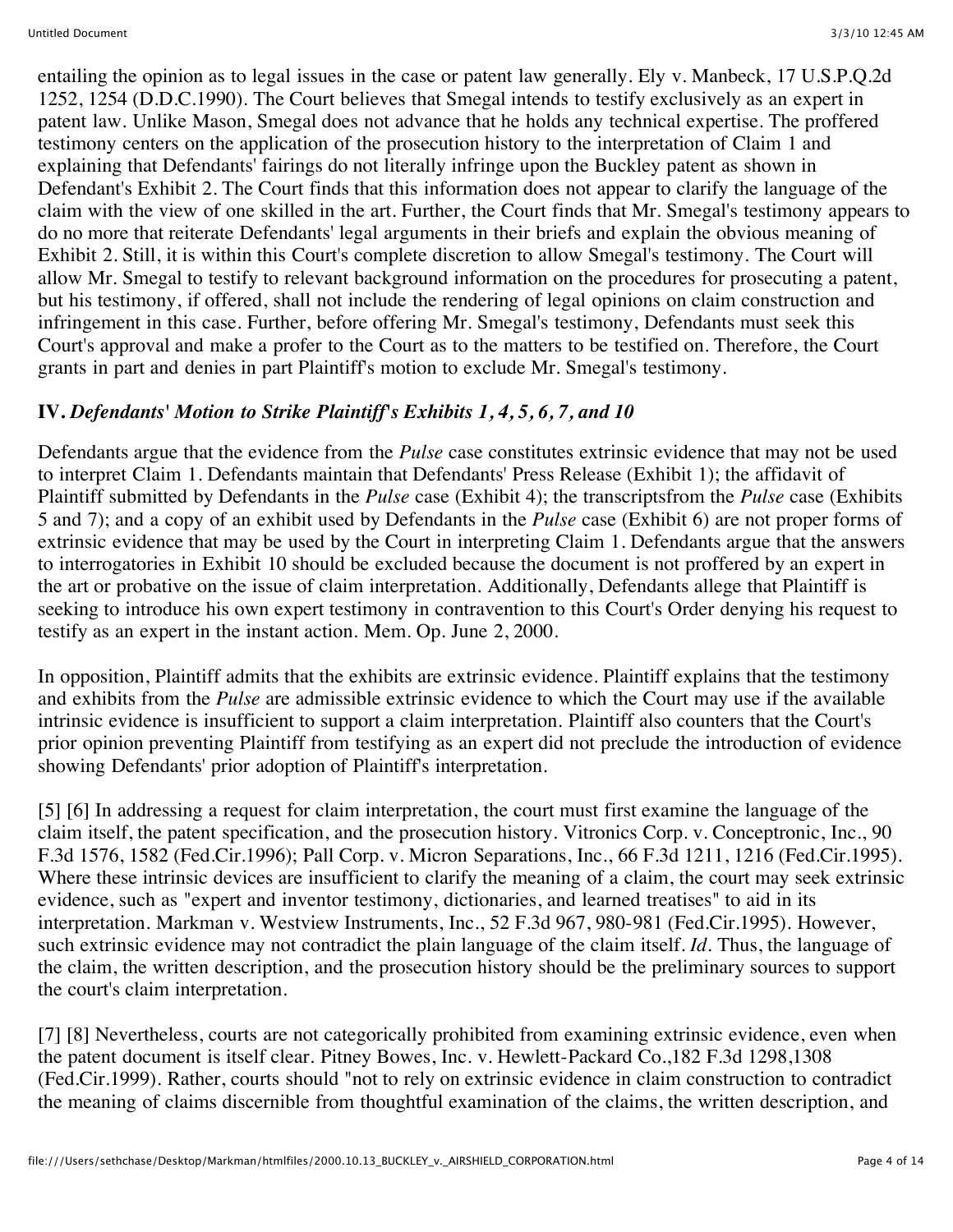the prosecution history-the intrinsic evidence." *Id.* A court may consider extrinsic evidence to ensure that its interpretation of the claim language is not in contravention to "clearly expressed, plainly apposite, and widely held understandings in the pertinent technical field." Pitney Bowes, Inc., 182 F.3d at 1309. Thus, to the extent that the extrinsic evidence facilitates a complete understanding of the meaning of Claim 1 as gathered from the intrinsic evidence, Plaintiff's Exhibits 1, 4, 5, 6, and 7 may be used to interpret Claim 1. *See id.*

[9] Yet, the admissibility of Plaintiff's Exhibits 1, 4, 5, 6, and 7 are still subject to the Federal Rules of Evidence. Given that Defendants do not dispute its authenticity, the Defendants' own press release qualifies as an express admission as to its subject matter. As to the other exhibits, Plaintiff maintains that Defendants' prior adoption of Plaintiff's interpretation in a prior proceeding should be imputed to the current proceeding. Plaintiff contends that, in eliciting and offering his expert testimony in the *Pulse* case, Defendants adopted his interpretation of Claim 1. Essentially, Plaintiff is seeking to impute his own answers to the questions of Defendants' counsel to the Defendants in the present action. As the proponent, the burden is on the Plaintiff to establish that Defendants intended to adopt his expert testimony in the prior proceeding.

[10] Under Fed.R.Evid. 801(d)(2)(B), the statement of another may be offered against a party in interest "of which that party has manifested an adoption or belief in its truth" as an adoptive admission. A statement may be offered as an adoptive admission if it is shown that the statement was made under circumstances that would induce a reasonable person to respond and the person against whom it is sought to be used against heard, understood, and acquiesced in the statement. *See* Neuman v. Rivers, 125 F.3d 315, 320 (6th Cir.1997); United States v. Jinadu, 98 F.3d 239 (6th Cir.1996) (adoptive admission of agent's questions by criminal defendant in saying "yes" to inquiry of agent); United States v. Morgan, 581 F.2d 933, 937 (D.C.Cir.1978) (finding adoptive admission where party approved and submitted affidavit to magistrate). Particular to the case at hand, McCormick indicates that "when the proponent placed the witness on the stand to prove a particular fact and the witness so testified, the party has created an adoptive admission of the fact that may be admitted in a later suit" 2 John W. Strong, McCormick on Evidence s. 261 (5th ed.1999); see Fox v. Taylor Diving & Salvage Co., 694 F.2d 1349, 1355-1356 (5th Cir.1983). In *Fox,* the plaintiff called an expert witness to testify on the issue of damages. 694 F.2d at 1354. The expert's testimony was based upon the assumption that the plaintiff did not qualify for the protections of the Jones Act. Id. at 1355. The Fifth Circuit held that the expert's testimony constituted an adoptive admission of the plaintiff that he was not covered by the Jones Act. *Id.* The court found that the adverse assumption was not only based upon information supplied by the plaintiff's counsel, but also amounted to a "central and explicit theme" of the expert's detailed testimony. *Id.* The court concluded that the failure of the plaintiff's counsel to challenge the expert's conclusions after eliciting his testimony supported a finding that the plaintiff adopted the expert's adverse statements. *Id.* at 1356.

[11] In the *Pulse* case, Defendants not only submitted an affidavit from Plaintiff (Exhibit 4) espousing Plaintiff's interpretation of the claim, but also elicited his expert testimony explaining the operation of his invention in order to support its prior infringement action (Exhibits 5 and 7). In testifying on Defendants' behalf, Plaintiff explicitly stated his interpretation of the claim as involving optimized values, the use of his formula in determining infringement, and the appropriate gap distance. Defendants offered Plaintiff's affidavits, testimony, and infringement prediction sheet to prove that another fairing infringed the Buckley patent. The record reveals that Defendants' counsel made no effort to disavow the information or that the interpretation came as a surprise.

"In view of the prevailing practice of interviewing one's witnesses before putting them on the stand, it would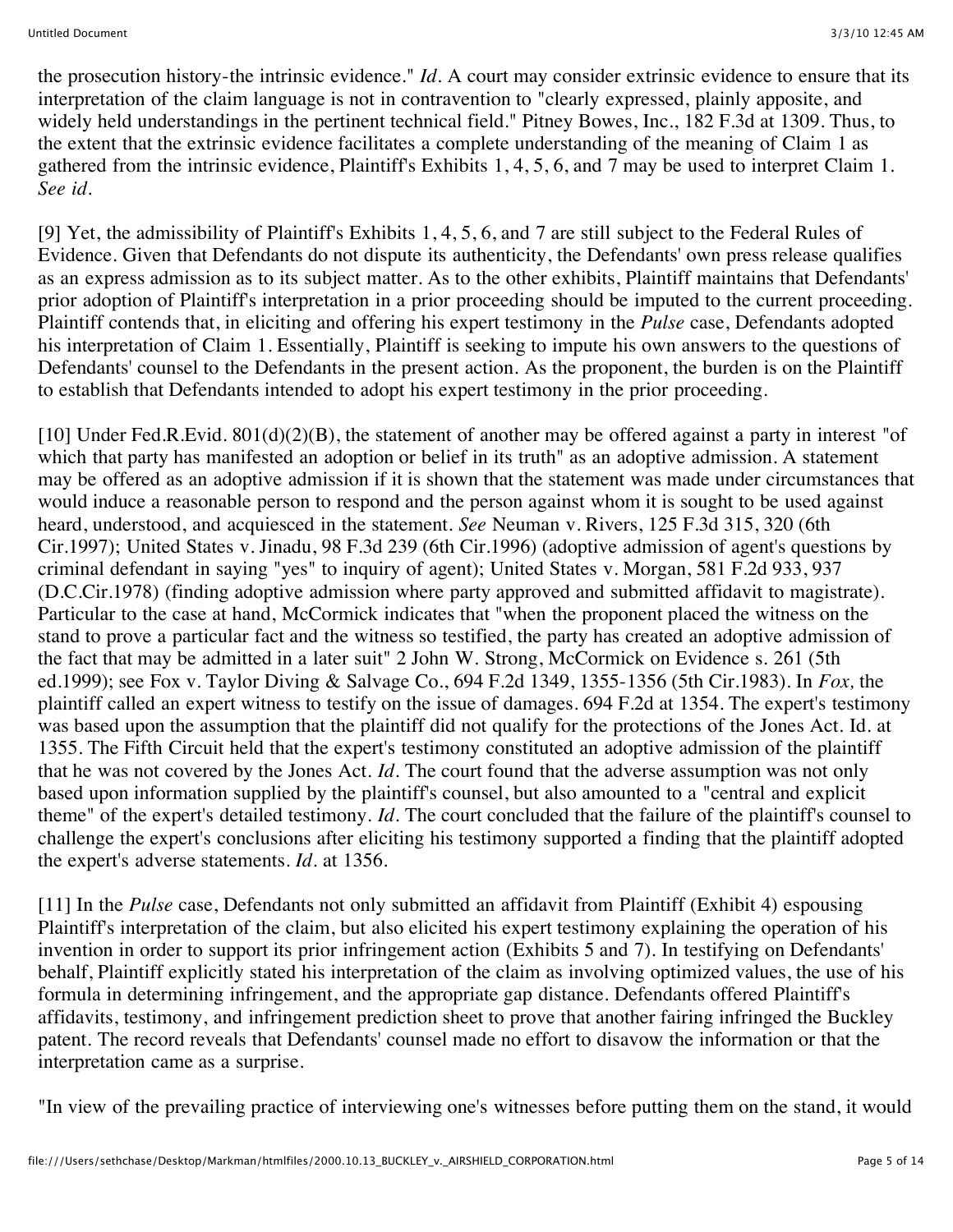seem that a practical working rule would admit against the proponent the direct testimony of its own witness as presumptively elicited to prove the facts stated, in the absence of counter proof that the testimony came as a surprise to the interrogator or was repudiated in the course of argument."

2 John W. Strong, McCormick on Evidence s. 261 (5th ed.1999). Thus, the testimony and exhibits offered by Defendants in the *Pulse* case should be admissible as adoptive admissions. Accordingly, the Court denies Defendants' Motion to Strike Plaintiff's Exhibits 1, 4, 5, 6, and 7. As to Exhibit 10, Plaintiff is not offering the interrogatories to support his claim interpretation, but to establish literal infringement to which the extrinsic evidence bar does not apply. Therefore, Defendant's motion to strike Exhibit 10 is denied.

# **V.** *Plaintiff's Motion for Claim Interpretation*

Plaintiff requests the Court to interpret two provisions of Claim 1. The relevant portion of Claim 1 states:

"said top portion having at least a substantially horizontal segment a tangential plane of which is inclined with respect to the horizontal at an angle which is less than or equal to approximately tan  $^{-1}$  [2(H-h)/x] and greater than or equal to zero, where H represents the vertical distance from the roof of the cab portion to the top of the front wall of a van portion for which the drag reduction performance of said fairing is optimized, h represents the height of said fairing, x represents the distance between the rear portion of said fairing and the front of said van portion, and h has a value which is greater than or equal to about 0.9H and less than or equal to about H...."

First, Plaintiff advances that the provision "said top portion having at least a substantially horizontal segment a tangential plane of which is inclined with respect to the horizontal at an angle which is less than or equal to approximately tan  $^{-1}$  [2(H-h)/x] and greater than or equal to zero" incorporates the following interpretations:

1. H, defined in Claim 1, to represent the vertical distance from the roof of the cab portion to the top of the front wall of a van portion for which the drag reduction performance of said fairing is optimized, is *not* necessarily the vertical distance from the roof of the cab portion to the top of the front wall of an *actual* trailer.

2. H for an existing fairing designed for attachment to a particular cab can be calculated using the equation  $H = h + (x/2)$ tano.

3. the appropriate gap distance (x) in the formula should equal thirty (30).

# **A.** *The Value of H as defined in Claim 1*

[12] First, Plaintiff alleges that the plain language of Claim 1 supports his interpretation that H incorporates the height of a trailer where drag reduction is optimized rather the actual height of a trailer. In opposition, Defendants maintain that the prosecution history of Claim 1 shows that H refers to the height of an *actual* trailer. Defendants point out that Plaintiff's original and second applications that were rejected do not refer to "optimize." Defendants emphasize that only upon his third application did claim 20, now Claim 1, incorporate the "optimizing" language. Defendants maintain that the absence of the "optimizing" language from the initial two applications evidences an intent that H incorporated the actual height of a trailer.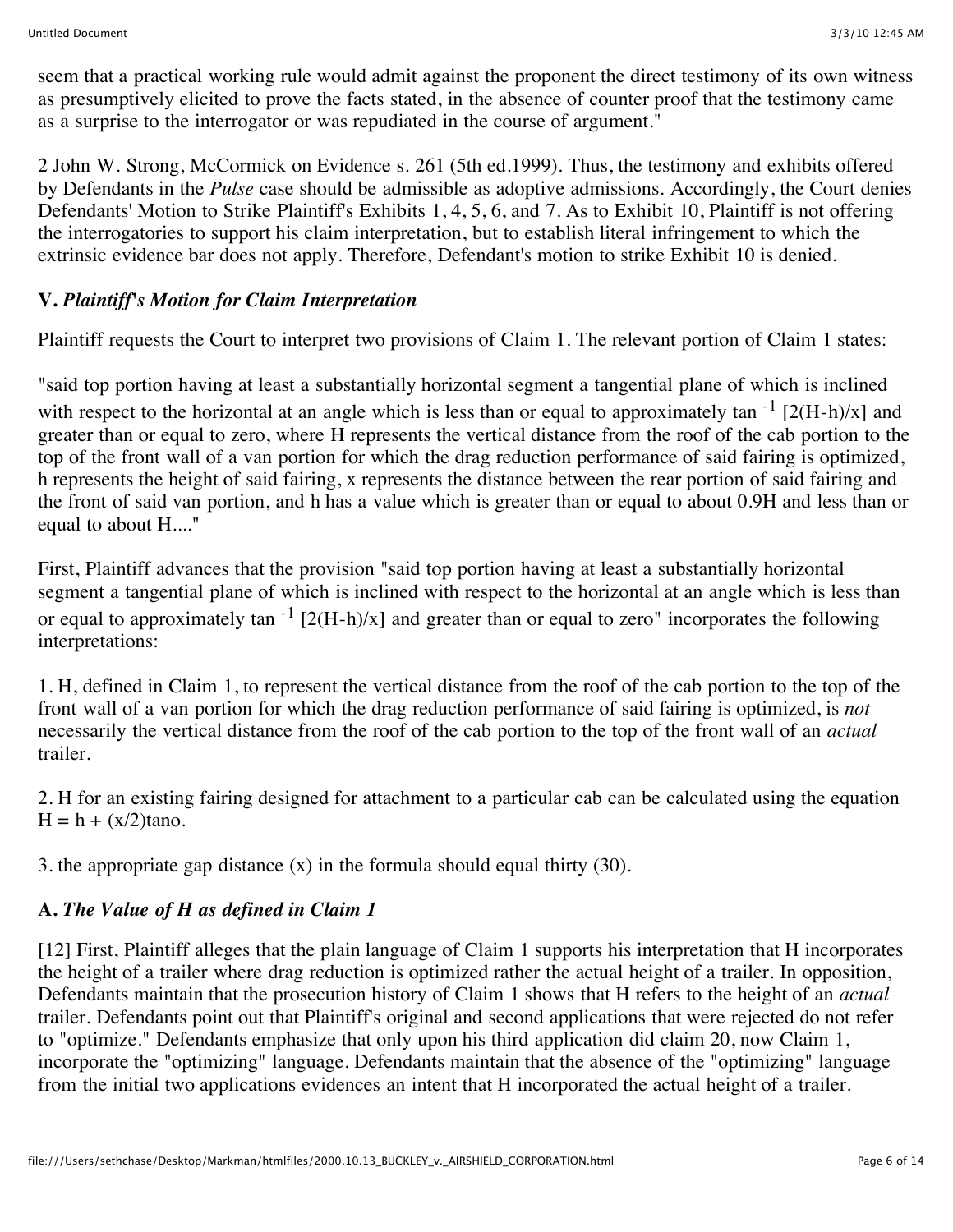The language of the claim itself is of the utmost importance in interpreting a claim. *See* Renishaw PLC v. Marposs Societa' per Azioni, 158 F.3d 1243, 1248 (Fed.Cir.1998). The language of Claim 1 succinctly states that "H represents the vertical distance from the roof of the cab portion to the top of the front wall of a van portion for which the drag reduction performance of said fairing is optimized." (Exhibit 3, Pl.'s Mot. Claim Interpretation.) Applying ordinary rules of grammar, it would appear that the provision "for which the drag reduction performance of said fairing is optimized" describes the item immediately preceding it, "van portion." Thus, the Court finds that the language of the claim imports a meaning that the relevant van portion to be used in calculating H is one that produces optimum drag reduction. Defendants seek to insert the word "actual" into the claim and erase the descriptive terms "for which the drag reduction performance of said fairing is optimized." Defendants propose to limit the scope of the claim to the use of actual trailer heights in determining H based upon the absence of the critical phrase from Plaintiff's prior rejected patent applications. "[C]laim terms cannot be narrowed by reference to the written description or prosecution history unless the language of the claims invites reference to those sources." Johnson Worldwide Associates, Inc. v. Zebco Corp., 175 F.3d 985, 989 (Fed.Cir.1999). The Court holds that the plain language of the present claim that was approved indicates a clear intention to employ a van portion that would achieve "optimized" drag reduction and makes no reference to the heights of *actual* trailers. Thus, the Court declines to adopt Defendant's proposed limitation. Instead, the Court finds that Plaintiff's proposed interpretation squares with the plain language of the claim.

Furthermore, the extrinsic evidence supports the interpretation that Claim 1 is not limited to the use of actual trailer heights. First, the inventor's testimony prior to the initiation of this litigation is consistent with his current interpretation. Second, Defendants have previously stated that " '[a] fairings of deflector is normally sold to truck dealers or owners by Defendants without any knowledge as to what height trailer the truck may pull. The truck could very well pull trailers having heights between 12'0" and 13'6".' " *Buckley,* 977 F.Supp. at 382 (quoting Defs. Memo. pp. 4-5). Thus, Defendants acknowledge that, even if the alleged fairings were designed for 13'6" trailers, the actual likely use of such fairings in the market would be for trailers having heights ranging between 12'0" and 13'6" as proposed by Plaintiff. Third, when asked about the Buckley patent, Defendant's own engineer, William Jensen, stated "if I had to design a fairing by this patent, I'd be at a loss ... [b]ecause it deals with optimized values rather than real values." (Ex. 9 Dep. Jensen. at 120, l. 11-14.)

### **B.** *The Appropriate Formula for Determining Infringement*

[13] Plaintiff supports an interpretation that H for an existing fairing designed for attachment to a particular cab can be calculated using the equation  $H = h + (x/2)$ tano. Apparently, Plaintiff advances that the formula will determine whether an existing fairing infringes upon the Buckley patent. Apparently, using the height of an existing fairing (h), the angle of inclination of said fairing's top wall near its trailing edge (s), and a specified gap distance between the back of the fairing to the front wall of the van (x), the formula will produce the vertical distance between the roof of the truck and the top of a hypothetical trailer (H). If the height of the existing fairing (h) is between "about 0.9H and H," the fairing is covered by the Buckley patent.

Plaintiff contends that the plain language of the claim incorporates the formula because  $H = h + (x/2)$ tans is simply a rearrangement of the formula tan  $^{-1}$  [2(H-h)/x] which is explicitly in the claim. Plaintiff also relies on the prior admissions of Defendants in the *Pulse* case. In opposition, Defendants counter that the advanced formula is not in the claim. Defendants also argue that the formula is unnecessary to establish H because the actual trailer height for which the accused fairing is designed should be employed in determining H.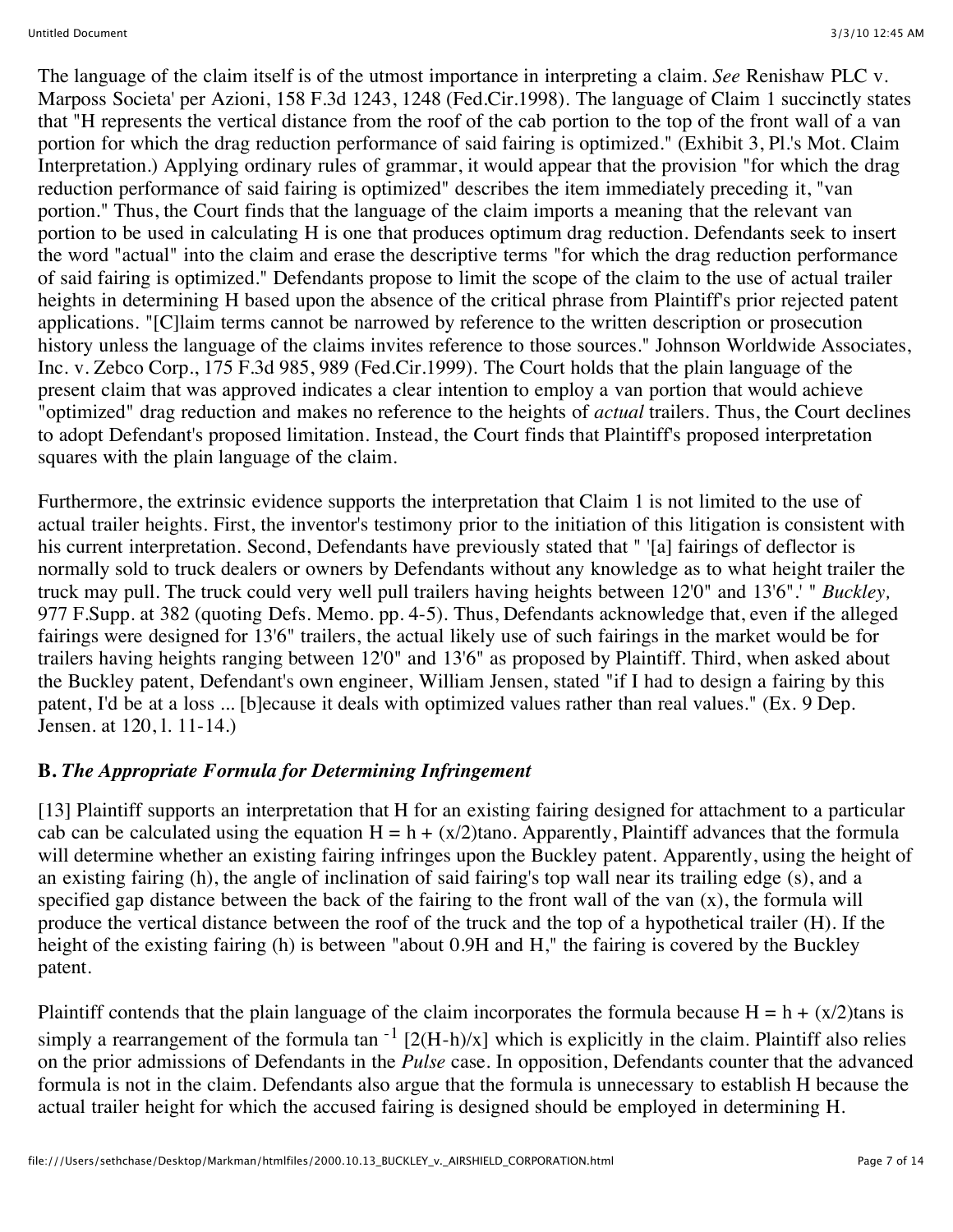Plaintiff demonstrates that the proposed equation is the mathematical equivalent of that actually specified in the claim. The rearrangement of values to solve for H is comparable to viewing  $5 + x = 6$  as  $x = 6-5$  or  $5 = 1$ 6-x. The variables do not change only their placement in the equation. Given that Plaintiff's explanation appears consistent with algebraic equation manipulations, the Court concludes that the formula is an appropriate means for solving for H.

# **C.** *Appropriate Gap Distance (x)*

[14] Plaintiff also maintains that the appropriate gap distance  $(x)$  in formula should equal thirty (30). Plaintiff supports the assignment of this value with the prior admissions from the *Pulse* case and that the current course of trade has narrowed the actual gaps used to 30. In opposition, Defendants state that plaintiff has no evidence to support 30 as the appropriate value for gap distance. Instead, the patent drawings in the specifications show x ranging in value from 30 -90.

The preamble to Claim 1 indicates that an important feature of the device is that it provides optimum drag reduction on tractor-trailers independent of the gap distances. (Ex. 3 col. 5.) Thus, it would appear that the full range of gap distances (30-90) were considered in the operation of the invention. Still, at this point, the Court believes that assigning actual values to be inserted into the formula would be premature. The Court finds that there are factual issues to be resolved before determining the appropriate distance intendedto be used when designing fairings under the Buckley Patent. Thus, the Court denies Plaintiff's Motion in this respect.

### **D.** *Construction of "H Has a Value Which Is Greater than or Equal to about 0.9h and less than or Equal to about H."*

[15] Plaintiff seeks interpretation of the language "h has a value which is greater than or equal to about 0.9H and less than or equal to about H." Plaintiff argues that "about" 0.9H includes 0.887H in the range of fairings infringing on Plaintiff's patent when H references the trailer height for optimized drag reduction as solved for in  $H = h + (x/2)$ tans. Plaintiff relies upon Defendant's recognition and acceptance of this interpretation in the modification report submitted in the *Pulse* case. (Ex. 6). As explained in Plaintiff's testimony, the report indicated that when h/H is above 0.886, the fairing is covered by Buckley patent.

In opposition, Defendants advance a strict construction of "about 0.9H" to mean exactly 0.9H. Thus, according to Defendants' construction, fairings with a height ratio falling below 0.9H are not covered by the Buckley Patent. Defendants argue that, in the prosecution history, Plaintiff's counsel, on two occasions, distinguished the Buckley device from another patent by stating the Buckley device achieves drag reduction when h/H is " *between* 0.9.H and H." Defendants argue that these repeated omissions of "about" in defending the patent to obtain approval precludes Plaintiff from now asserting a broader interpretation. In response, Plaintiff alleges that Defendants mischaracterize the prior counsel's statements. Plaintiff argues that the cited portions of the prosecution history referred to general questions about the differences between two prior art inventions and the Buckley device.

"A technical term used in a patent document is interpreted as having the meaning that it would be given by persons experienced in the field of the invention, unless it is apparent from the patent and the prosecution history that the inventor used the term with a different meaning." Hoechst Celanese Corp. v. BP Chemicals Ltd., 78 F.3d 1575, 1578 ( Fed.Cir.1996). "[A] court must presume that the terms in the claim mean what they say, and, unless otherwise compelled, give full effect to the ordinary and accustomed meaning of claim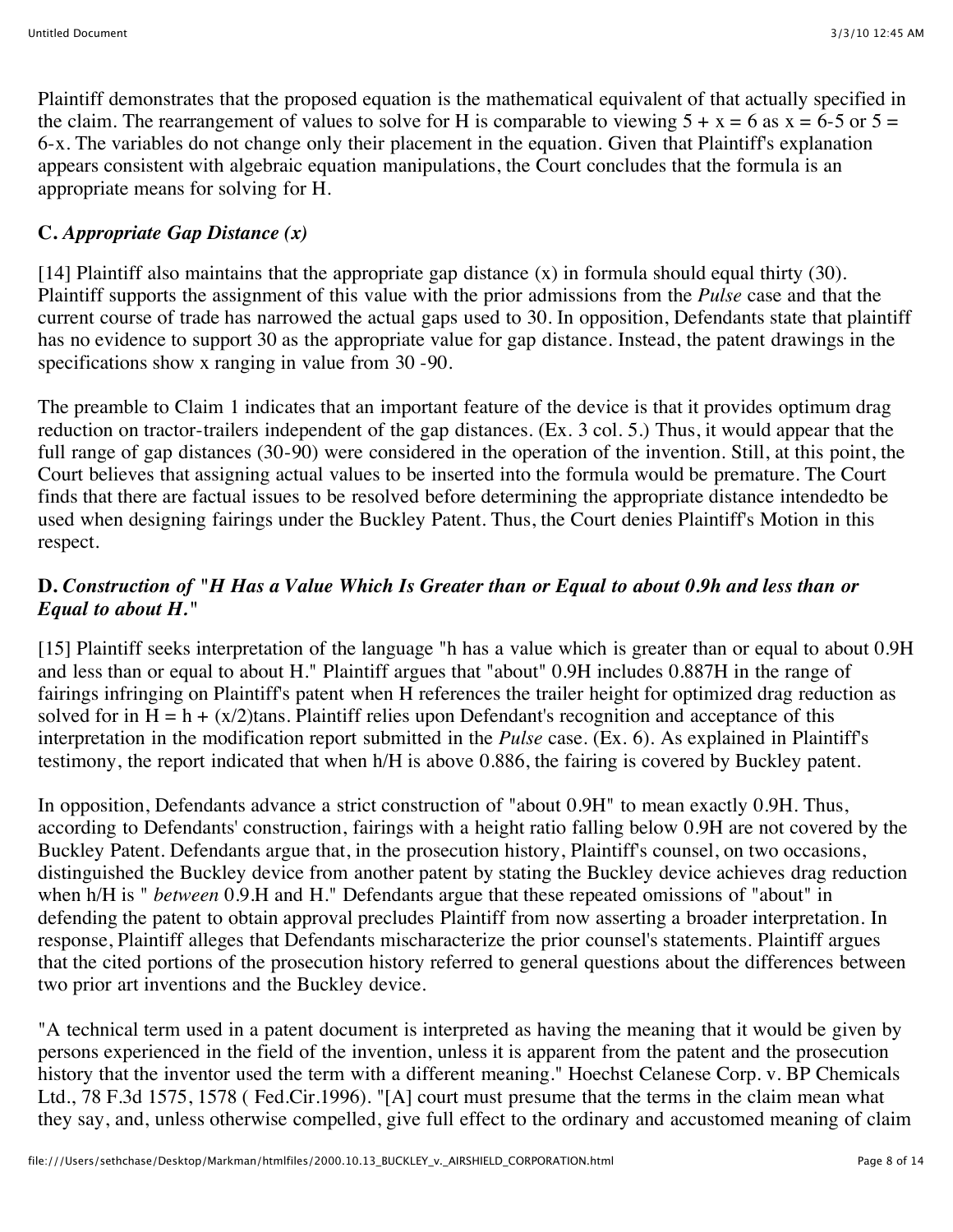terms." Johnson Worldwide Associates, Inc. v. Zebco Corp., 175 F.3d 985, 989 (Fed.Cir.1999). "[A] party wishing to use statements in the written description to confine or otherwise affect a patent's scope must, at the very least, point to a term or terms *in the claim* with which to draw in those statements." Renishaw PLC v. Marposs Societa' per Azioni, 158 F.3d 1243, 1248 (Fed.Cir.1998) (emphasis added).

On its face, the phrase "about 0.9H" favors a construction of approximation or an estimate. However, standing alone, the phrase does not specify the ultimate range of approximate values intended to be covered by the Buckley patent. Thus, a review of the specifications and procedural history are necessary to divulge a clearer meaning. The embodiment makes numerous references that h should be "substantially equal" to H to achieve the optimum effects of the Buckley patent. (Ex.3 col 5. lines 40-45.; col 7. l. 5-10.) Further, it identifies as a specific advantage of the design is that h in its lowest position can be less than 0.9H. These references discount Defendants' strict interpretation that "about 0.9H" means "between 0.9H." In explaining the range of the device's effectiveness where h does not equal H, the embodiment states that a height ratio of  $0.8H_H$  would yield a greater than 75% effectiveness for achieving drag reduction. This indicates the lowest contemplated height ratio for a fairing designed under the Buckley patent would be 0.8H where H is the vertical distance to the highest trailer. While the prosecution history appears to subscribe to a narrow interpretation, "[i]t is well established that the prosecution history 'cannot enlarge, diminish, or vary the limitations in the claims' " Buckley v. Airshield Corp., 977 F.Supp. 375, 381 (D.Md.1997). The plain language of the term "about" considered in conjunction with the descriptions in the embodiment establish that "about 0.9H" does not mean at a minimum 0.9H.

Nonetheless, the intrinsic evidence is unavailing in setting an actual minimum for "about 0.9H." Thus, the extrinsic evidence should be consulted. Plaintiff relies heavily upon his own interpretation and the previous admissions of the Defendants in the *Pulse* case. Likewise, Defendants point to Plaintiff's testimony in the *Pulse* case distinguishing his invention from prior art by referring to the "0.9 or greater" height ratio. Plaintiff submitted an expert report from Gino Sovran which supports Plaintiff's interpretation based upon the language of the claim and its specifications. Defendants submitted an expert report from William Mason supporting Defendants' limitation based upon the prosecution history. However, the deposition testimony of William Jensen states that, in evaluating whether its fairings infringed the Buckley patent, Defendants selected 0.886 as the safety factor for showing non-infringement. (Ex. 9. Jensen. Dep. p.121 lines 8-13.) This evidence considered in light of Defendant's prior admissions support a conclusion that "about 0.9" reached "0.887."

### **VI.** *Plaintiff's Motion for Partial Summary Judgment on 28 of the 30 Fairings; Defendant's Motion for Summary Judgment*

Rule 56 of the Federal Rules of Civil Procedure provides that summary judgment will be granted when no genuine dispute of material fact exists and the moving party is entitled to judgment as a matter of law. Anderson v. Liberty Lobby, Inc., 477 U.S. 242, 250, 106 S.Ct. 2505, 91 L.Ed.2d 202 (1986); *see also* Spectra Corp. v. Lutz, 839 F.2d 1579 (Fed.Cir.1988) (applying summary judgment procedures to a patent case). "Summary judgment procedure is properly regarded not as a disfavored procedural shortcut, but rather as an integral part of the Federal Rules as a whole, which are designed 'to secure the just, speedy and inexpensive determination of every action.' " Celotex, 477 U.S. at 327, 106 S.Ct. 2548 (quoting Fed.R.Civ.P. 1). The court must "draw all justifiable inferences in favor of the nonmoving party, including questions of credibility and of the weight to be accorded to particular evidence." Masson v. New Yorker Magazine, 501 U.S. 496, 520, 111 S.Ct. 2419, 115 L.Ed.2d 447 (1991) (citations omitted). In responding to a proper motion for summary judgment, the party opposing summary judgment must present evidence of specific facts from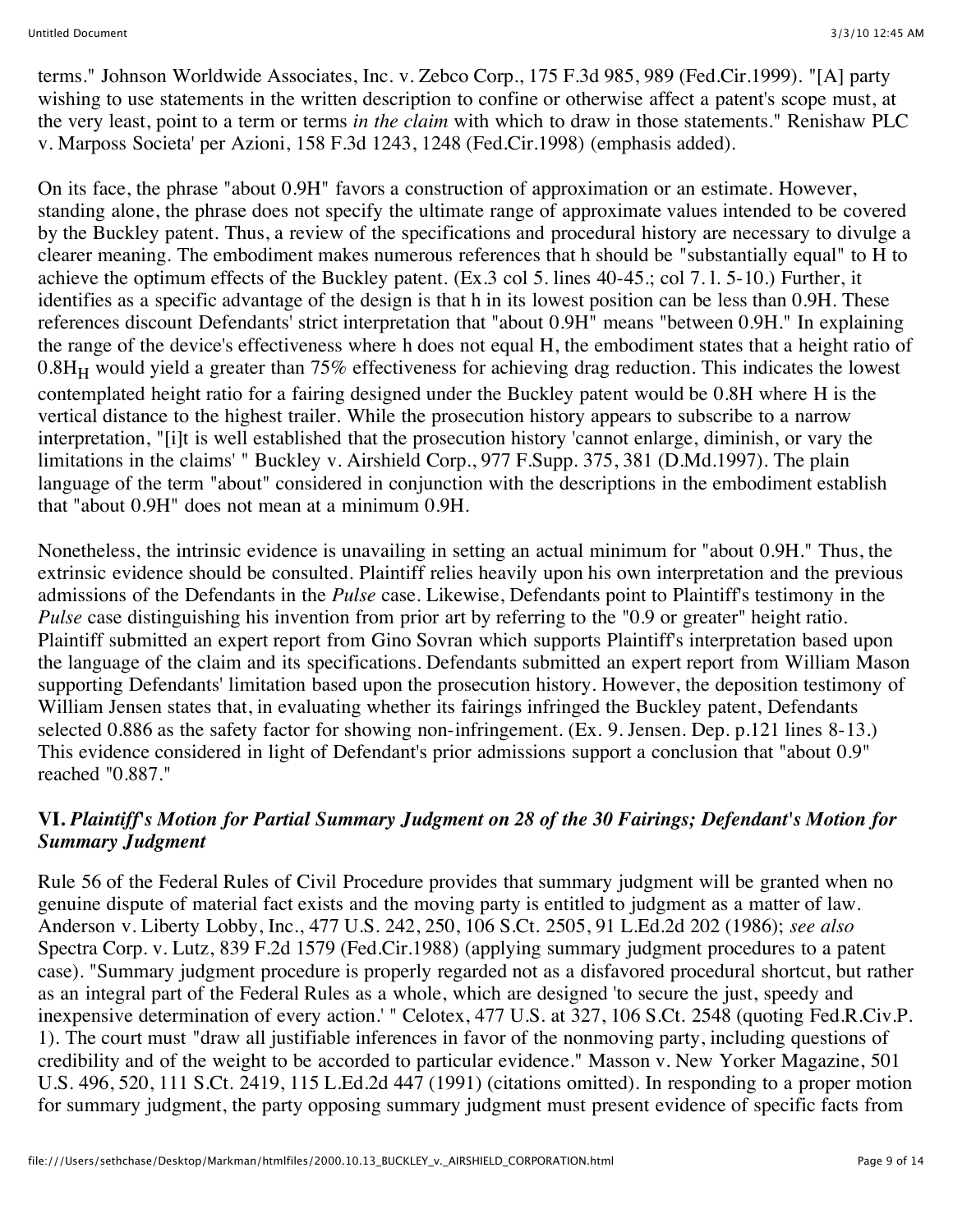which the finder of fact could reasonably find for him or her. Anderson, 477 U.S. at 252, 106 S.Ct. 2505; Celotex Corp. v. Catrett, 477 U.S. 317, 322-23, 106 S.Ct. 2548, 91 L.Ed.2d 265 (1986).

[16] More specific to the case at hand, the plaintiff, asserting a patent infringement claim, bears the burden of proving infringement by a preponderance of the evidence. *See* Specialty Mfg. v. School Bus Parts of Canada, 802 F.Supp. 1378, 1384 (W.D.N.C.1992), *aff'd* 6 F.3d 786, 1993 WL 339723 (4th Cir.1993). To meet his burden, Plaintiff must establish that Defendants acted outside the scope of the previous license by continuing to produce and market fairings covered by the Buckley patent after termination of the license.

### **A.** *Defendant's Interrogatory Answers as Admissions against a Party Opponent*

First, Plaintiff contends that Defendants have already admitted, through answers to interrogatories in the *Pulse* case, that the thirty (30) accused fairings were covered by the Buckley patent. In its opposition, Defendants do not dispute the previous admission that thirty (30) of its fairings were covered by the Buckley patent. Instead, Defendants contend that an admission that a device is *covered* by a patent does not necessitate a finding that the device *infringes* upon said patent. However, this position does not comport with the clear language of court precedent. *See* Smith Intern., Inc. v. Hughes Tool Co., 718 F.2d 1573, (Fed.Cir.1983) ("[A]n admission of 'claim coverage' is an admission of literal infringement."); Phillips Petroleum Co. v. U.S. Steel Corp., 673 F.Supp. 1278, 1345 (D.Del.1987) (admission that products are "literally embraced" by the claim established infringement).

Additionally, a party opponent's answers to interrogatories are admissible as admissions. *See* Gridiron Steel Co. v. Jones & Laughlin Steel Corp., 361 F.2d 791, 794 (6th Cir.1966). Such admissions qualify as substantive evidence of the fact stated therein. Fed.R.Evid. 801(d)(2). Further, Rule 56(c) expressly provides that the court may consider answers to interrogatories and admission on file in reviewing a summary judgment motion. Fed.R.Civ.P. 56(c). Accordingly, the prior answer to the interrogatory may be used against Defendants as an admission of a party-opponent. *Cf.* Trull v. Volkswagen of America,187 F.3d 88, 99 (1st Cir.1999) (affirming the district court's admission of evidence propounded by a party in prior litigation that was contradictory to a factual position taken in subsequent case by the same party).

[17] Even though at the time of the *Pulse* litigation it was to Defendant's advantage to identify the fairings as falling within its licensing agreement, whether the statement was against the party's interest when made is not determinative of its admissibility. Rather, the statement need only be contrary to the party's current position for whom it is presented against. *See* 5 Jack B. Weinstein & Margaret A. Berger, *Weinstein's Federal Evidence,* s. 801.30[1][a] (Joseph M. McLaughlin, ed., 2d ed.2000). In its answers to the interrogatory, Defendants expressly identified the thirty (30) fairings in question as covered by the Buckley patent at that time. The prior answer of Defendants that the 30 fairings were covered by the Buckley Patent is contrary to its current position that the allegedly same 30 fairings do not fall within the specifications of the same patent. Defendants do not now dispute the veracity of its former statement or profer an explanation limiting its factual application to the current case. Thus, the Court holds that the prior answer may properly be treated as an admission by Defendants that the 30 fairings, as designed at the time of the *Pulse* case, were covered by the Buckley Patent.

### **B.** *Patent Modification Project*

Generally, "[a] licensee acting within the scope of his license is not guilty of infringing the patent, but if the licensee fails to keep within the terms of the license he may become an infringer ..." Ernest B. Lipscomb III, *Lipscomb's Walker on Patents* s. 2027 (3d ed. 1987 & 1997 Supp.). Nonetheless, "[p]laintiff cannot merely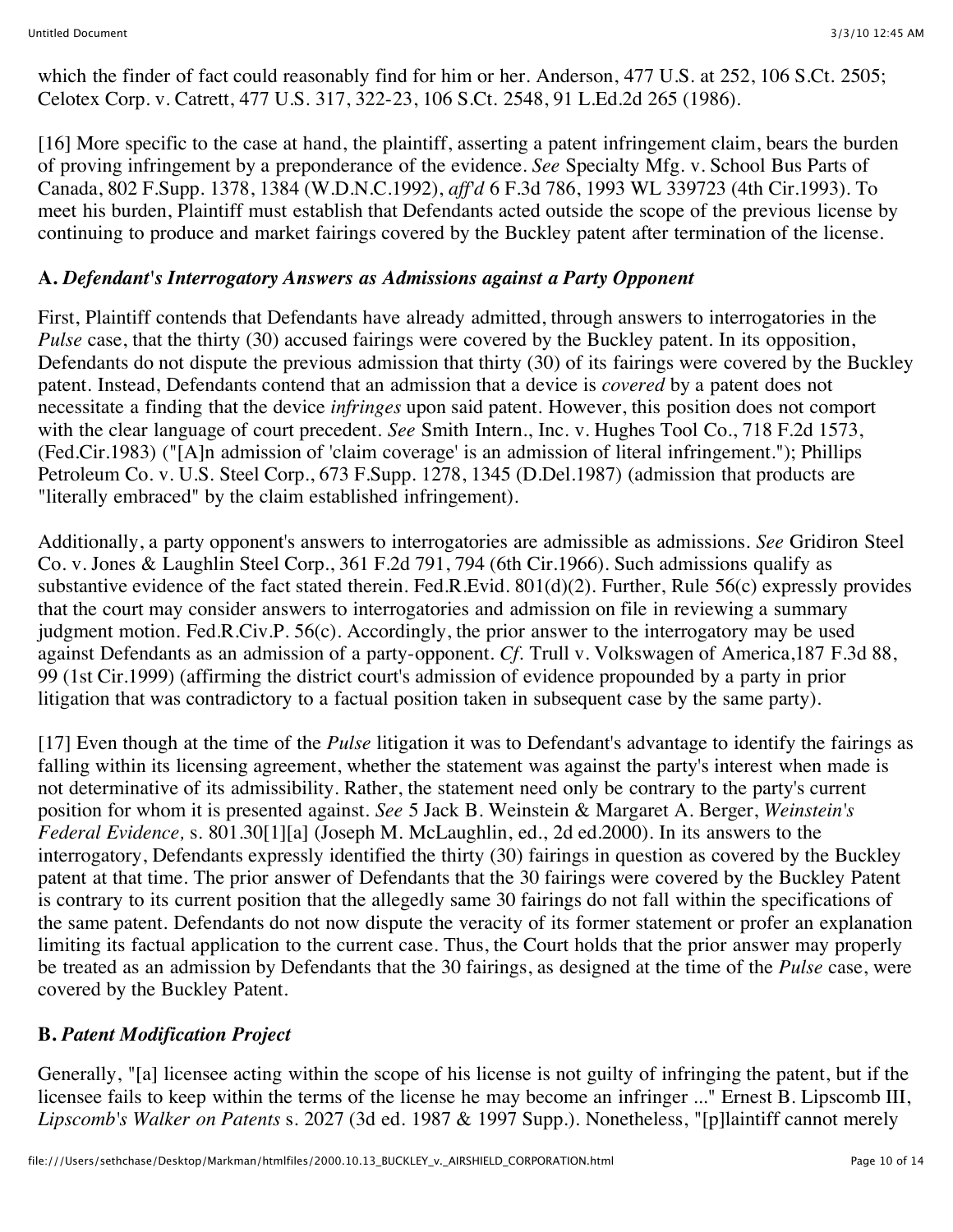rely on the fact that Defendant admitted that the fairings *were* covered by the claims of the patent when they had the license to sell the fairings to prove that Defendants continued to sell *those* fairings *after* the license was terminated." Nov. 13, 1998, Mem. Op. at 10 (emphasis added). Plaintiff alleges that the deposition of William L. Jensen, Jr., an Airshield engineer, and internal documents of Defendants prove conclusively that 28 of the 30 accused fairings were not substantially modified since the *Pulse* case. Relying on this evidence, Plaintiff maintains that Defendants continued to sell the substantially same models after termination of the license and, therefore, infringed his patent.

In his deposition, Mr. Jensen stated that a list of approximately 40 fairings produced by Defendants was generated. The list consisted of all fairings sold by Defendants in the 1991-1992 time period. As part of the Patent Modification Project, the fairings were reviewed to determine whether the height of the fairings (h) exceeded 0.886H. Mr. Jensen stated that 0.886H was selected as a "safety factor" for determining whether a particular fairing fell within the Buckley patent. (Jensen Dep. p 121 lines 8-13.) According to Mr. Jensen's testimony, of the list of 40, only six were determined to have a height ratio exceeding 0.886H. Of the six that were modified, two fairings (RA030 and RA106) were among the fairings previously admitted to be covered by the Buckley Patent. ( *See* Ex. 11, Internal Memorandum Patent Mods Project, Bates Number 6006230.) According to Mr. Jensen's deposition, the remaining fairings were not subject to subsequent modification under the Patent Modification Project or thereafter. Thus, by process of elimination, Plaintiff maintains that the other 28 fairings previously admitted to be covered by the Buckley Patent are among the unmodified fairings. Plaintiff alleges that the continued sale of these 28 unmodified fairings after termination of the license infringed his patent.

[18] The Court finds that Plaintiff has introduced sufficient evidence to support a finding that Defendants continued to sell 28 fairings covered by the Buckley patent after termination of its license. First, Defendants admitted that the 28 fairings in question were covered by the Buckley patent in 1990. The deposition testimony of Mr. Jensen in conjuction with Defendant's internal memorandum shows that the 28 fairings were not modified from the Patent Modification Project in 1991 through 1997 (the date of Mr. Jensen's deposition). The Fairings Sales summary sheet produced from Defendants shows that the 28 fairings were sold from 1991 through 1998. (Ex. 12, Fairing Sales.) Thus, as to these 28 fairings, the Court determines that Plaintiff has met his burden of showing that Defendants literally infringed upon the Buckley patent by selling the covered fairings outside the scope of the patent. As a result, the burden of production shifts to Defendants to show a genuine factual dispute exists as to whether the 28 fairings fell within the Buckley patent and were sold outside the license. *See* Celotex Corp. v. Catrett, 477 U.S. 317, 106 S.Ct. 2548, 91 L.Ed.2d 265 (1986); 10A Charles Alan Wright, Arthur R. Miller & Mary Kay Kane, Federal Practice and Procedure s. 2729.1 (3d.1998).

Once the burden has shifted, the evidentiary standard under Rule 56 rises to require the nonmoving party to "set forth specific facts showing there is a genuine issue for trial" by affidavit, depositions, answers to interrogatories, admissions, or other evidence that would be admissible at trial. Fed.R.Civ.P. 56(c), (56)(e). The nonmovant's evidence must show that the nonmoving party has access to admissible evidence for presentation at trial. Celotex, 477 U.S. at 327, 106 S.Ct. 2548. In the absence of contradictory evidence showing a genuine dispute as to a material fact, the moving party is entitled to judgment as a matter of law. Celotex Corp. v. Catrett, 477 U.S. 317, 106 S.Ct. 2548, 91 L.Ed.2d 265 (1986). For the purposes of summary judgment, a genuine dispute exists if a reasonable jury could return a verdict for the non-moving party. Anderson v. Liberty Lobby, Inc., 477 U.S. 242, 248, 106 S.Ct. 2505, 91 L.Ed.2d 202 (1986). While the nonmoving party must do more than merely raise some doubt as to the existence of a fact, the moving party ultimately bears the burden of demonstrating the absence of all genuine issues of material fact. Since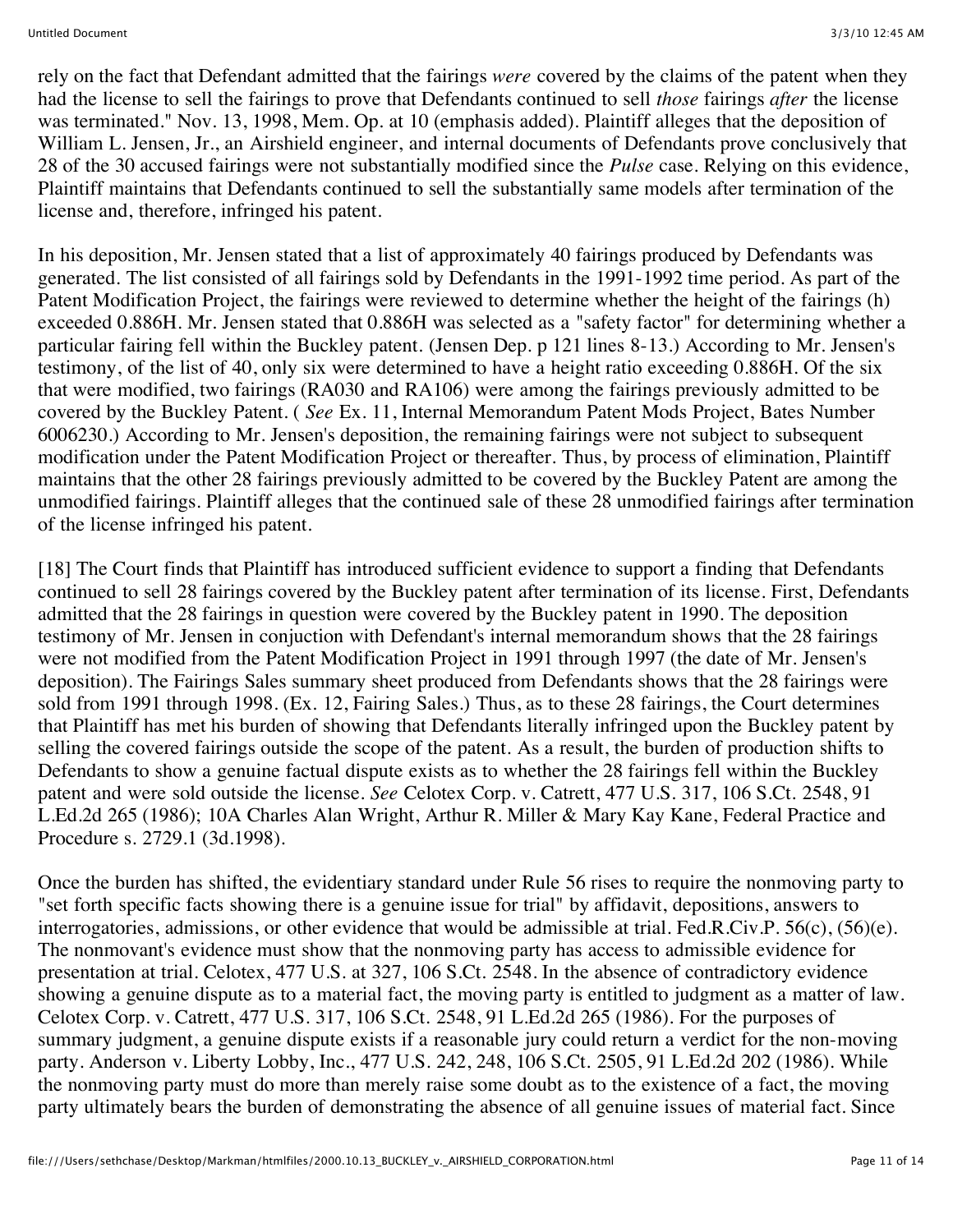Plaintiff has the burden of proof on the infringement claim, he must show that the undisputed facts establish every element of the infringement claim. *See* Meyers v. Brooks Shoe Inc., 912 F.2d 1459 (Fed.Cir.1990).

# **C.** *Judicial Estoppel*

Defendants' opposing memorandum fails to address whether its answer to Interrogatory No. 18 in the *Pulse* litigation may be offered against it in the current litigation as an admission. Instead, in opposing Plaintiff's motion for summary judgment, Defendants primarily argue that the doctrine of judicial estoppel should not bind it from now asserting a position inconsistent with the admission of coverage in the *Pulse* case. In his reply, Plaintiff counters that the doctrine of judicial estoppel does not affect the use of the interrogatory answer as an admission against a party-opponent.

[19] The doctrine of judicial estoppel precludes a party from asserting a position inconsistent with a position successfully taken by the same party in prior litigation. *See* Irwin M. Aisenberg, *Mod. Pat. L. Precedent* (3d ed.1997). "Acting on the assumption that there is only one truth about a given set of circumstances, the courts apply judicial estoppel to prevent a party from benefitting itself by maintaining mutually inconsistent positions regarding a particular situation." King v. Herbert J. Thomas Memorial Hosp., 159 F.3d 192, 196 (4th Cir.1998). As a procedural matter, application of judicial estoppel is governed by the law of the circuit of the originating trial court. *See* Wang Laboratories, Inc. v. Applied Computer Sciences, Inc., 958 F.2d 355 (Fed.Cir.1992) (applying First Circuit law); Water Technologies Corp. v. Calco, Ltd., 850 F.2d 660, 665 n. 4 (Fed.Cir.1988) (applying Seventh Circuit law). In the Fourth Circuit, the doctrine applies where "(1) the party to be estopped asserts a position that is factually incompatible with a position taken in a prior judicial or administrative proceeding; (2) the prior inconsistent position must have been accepted by the tribunal; and (3) the party to be estopped must have taken inconsistent positions intentionally for the purpose of gaining unfair advantage." King, 159 F.3d at 196; *accord* Sedlack v. Braswell Services Group, Inc., 134 F.3d 219 (4th Cir.1998); Pittston Co. v. U.S., 199 F.3d 694, 701 (4th Cir.1999) ("Judicial estoppel applies only to the making of inconsistent statements of fact...."). Judicial estoppel does not require that the inconsistent position be actually litigated in prior proceeding or a showing of detrimental reliance by the party asserting its protections. Lowery v. Stovall, 92 F.3d 219, 223 n. 3 (4th Cir.1996). As an equitable doctrine, judicial estoppel is subject to the discretion of the district court and involves a fact specific inquiry. King, 159 F.3d at 196.

Defendants do not expressly contest the inconsistency in position. As gathered from Defendants' motion for summary judgment, Defendants argue that the 28 fairings in question never actually fell within Claim 1 of the Buckley patent because their height ratio is less than 0.886H, as calculated employing their interpretation of Claim 1. Thus, Defendants' prior answer to the interrogatory stating that the same fairings were covered by the Buckley patent is clearly an inconsistent factual position to its current stance.

As to the issue of judicial acceptance, the Fourth Circuit has indicated that "judicial estoppel does not apply to the settlement of an ordinary civil suit because 'there is no *judicial acceptance* of anyone's position." Lowery, 92 F.3d at 225 (quoting Reynolds v. Commissioner, 861 F.2d 469, 473). The *Pulse* case in which Defendants answered that the 28 fairings were covered by the Buckley patent was ultimately settled. Thus, there was no judicial acceptance of Defendants' answer. Additionally, there is no evidence supporting a showing of an intent to mislead the court. Accordingly, the Court finds that doctrine of judicial estoppel does not apply.

Nonetheless, there are differences between application of judicial estoppel and the rules of evidence. *See*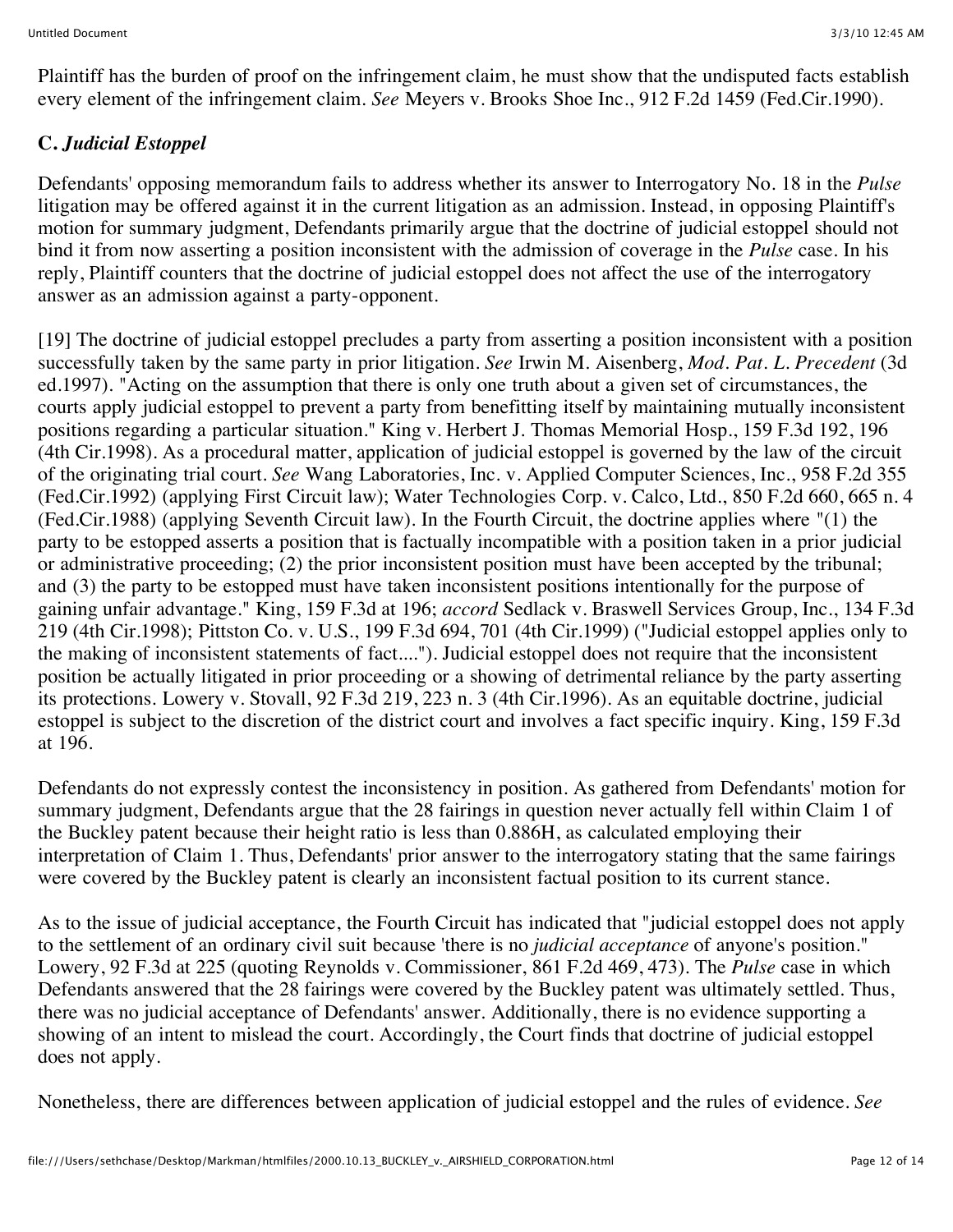National Utility Service, Inc. v. Chesapeake Corp., 45 F.Supp.2d 438, 444-45 (D.N.J.1999). In *National Utility,* the plaintiff, in its answers to interrogatories, identified one state as the appropriate forum governing a breach of contract action. In a subsequent motion, the plaintiff asserted that another state's law should govern. 45 F.Supp.2d. at 445. The court found that, even though the plaintiff was not judicially estopped from asserting the contrary position, "its interrogatory responses [were] admissions." *Id.* A similar issue presents itself in the current litigation. Although the absence of intentional deception by Defendants may preclude application of judicial estoppel, the Court holds Defendants' previous responses to interrogatories are nevertheless admissions. *See* Keller v. United States, 58 F.3d 1194, 1198-1199 (7th Cir.1995).

[20] Still, Defendants' motion for summary judgment raises a factual dispute as to whether the fairings do fall within Claim 1 of the Buckley patent. Defendants rely upon the expert testimony of William Mason and a summary sheet of the Patent Modification Project to establish that the accused fairings do not infringe upon the Buckley patent. Using Defendants' interpretation of Claim 1 (where H employs the actual height of the trailer and the term "about 0.9" is construed to mean "0.9" alone), the height ratio of every accused fairings is below 0.886H. FN2

FN2. However, the model numbers in Ex. 5 entitled Patent Modification Project, Defendant's Motion for Summary Judgment do not match the model numbers of the admitted fairings.

Depending upon the interpretation of Claim 1 and the assignment of values to different variables, it is unclear whether Plaintiff could establish literal infringement if his exact interpretation is not adopted as the Court does not. Defendant's analysis suffers from the same impediment. Although the interpretation of claims is a question of law, when it is necessary to resolve disputed issues of fact in the course of interpreting the claims, summary disposition is improper. *The* Laitram Corp. v. NEC Corp., 952 F.2d 1357 (Fed.Cir.1991). Equally important, Plaintiff's Motion for Partial Summary Judgment relies primarily on Defendants' admission to establish literal infringement. However, Defendants' admission is not conclusive on the issue of liability. *See* 30B Michael H. Graham, *Federal Practice and Procedure,* s. 7026 at 271 (Interim ed. 2000) ("Ordinary evidentiary admissions ... may be controverted or explained by the party."). Defendants have produced sufficient evidence rebutting the fact of literal infringement. Viewing the evidence in a light most favorable to each non-movant, and drawing all reasonable inferences in each non-movant's favor, the Court rules that neither party, on its own motion, has produced sufficient evidence demonstrating an entitlement to summary judgment on the issue of literal infringement. Accordingly, the Court denies Plaintiff's Motion for Partial Summary Judgment as to the 28 accused fairings. Likewise, the Court denies Defendant's Motion for Summary Judgment of Non-Infringement.

### *CONCLUSION*

In summary, for the reasons stated above, the Court will deny Defendant's Motion to Exclude the Testimony of Dr. Gino Sorvan, deny Plaintiff's Motion to limit the Testimony of William T. Mason, Jr., grant-in-part and deny-in-part Plaintiff's Motion to exclude the Testimony of Thomas F. Smegal, Jr. as an Expert Witness, deny Defendants' Motion to Strike Plaintiff's Exhibits 1, 4, 5, 6, 7, and 10, deny Defendant's Motion for Summary Judgment of Non-Infringement, grant in part and deny in part Plaintiff's Motion for Claim Interpretation, and deny Plaintiff's Motion for Partial Summary Judgment as to the 28 accused fairings. An Order consistent with this Opinion will follow.

D.Md.,2000.